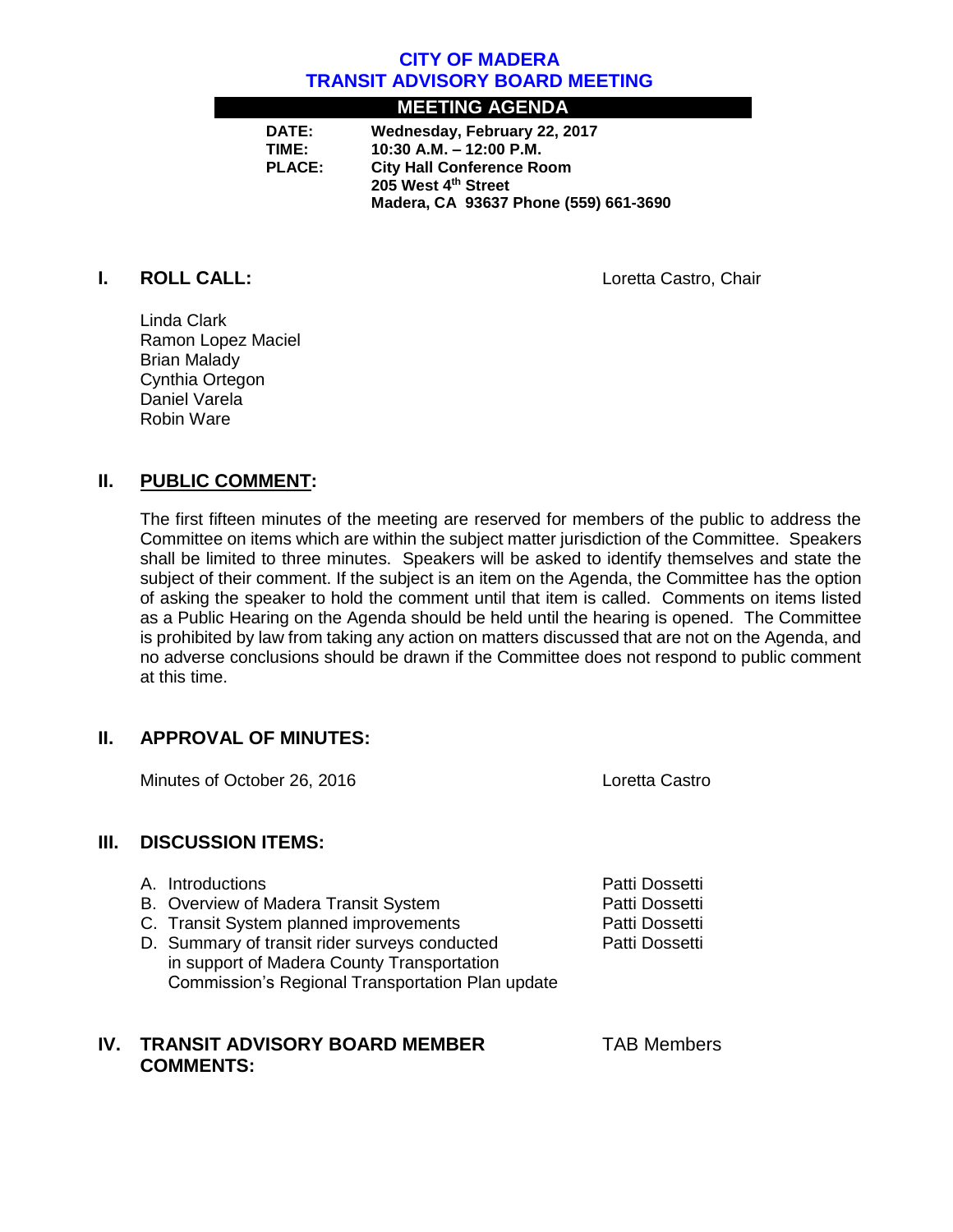#### **VI**. **ADJOURNMENT:** Loretta Castro

#### *(Next Quarterly TAB meeting is tentatively scheduled for Wednesday, May 31, 2017 at 10:30 AM.)*

- *The meeting room is accessible to the physically disabled, and the services of a translator can be made available. Requests for additional accommodations for the disabled, signers, assistive listening devices, or translators needed to assist participation in this public meeting should be made at least seventy-two (72) hours prior to the meeting. Please call the Human Resources Office at (559) 661-5401. Those who are hearing impaired may call 711 or 1-800-735-2929 for TTY Relay Service.*
- *Any writing related to an agenda item for the open session of this meeting distributed to the City Council less than 72 hours before this meeting is available for inspection at the City of Madera Office of the City Clerk, 205 W. 4th Street, Madera, California 93637 during normal business hours.*
- *Para asistencia en Español sobre este aviso, por favor llame al (559) 661-5405.*

I, Patti Dossetti, Program Manager for the City of Madera, declare under penalty of perjury that I posted the above Transit Advisory Board Meeting Agenda for the Regular Meeting of February 22, 2017 near the front entrance of City Hall by 5:00 p.m. on Thursday, February 16, 2017.

> $/$ s/ $\,$ Patti Dossetti, Program Manager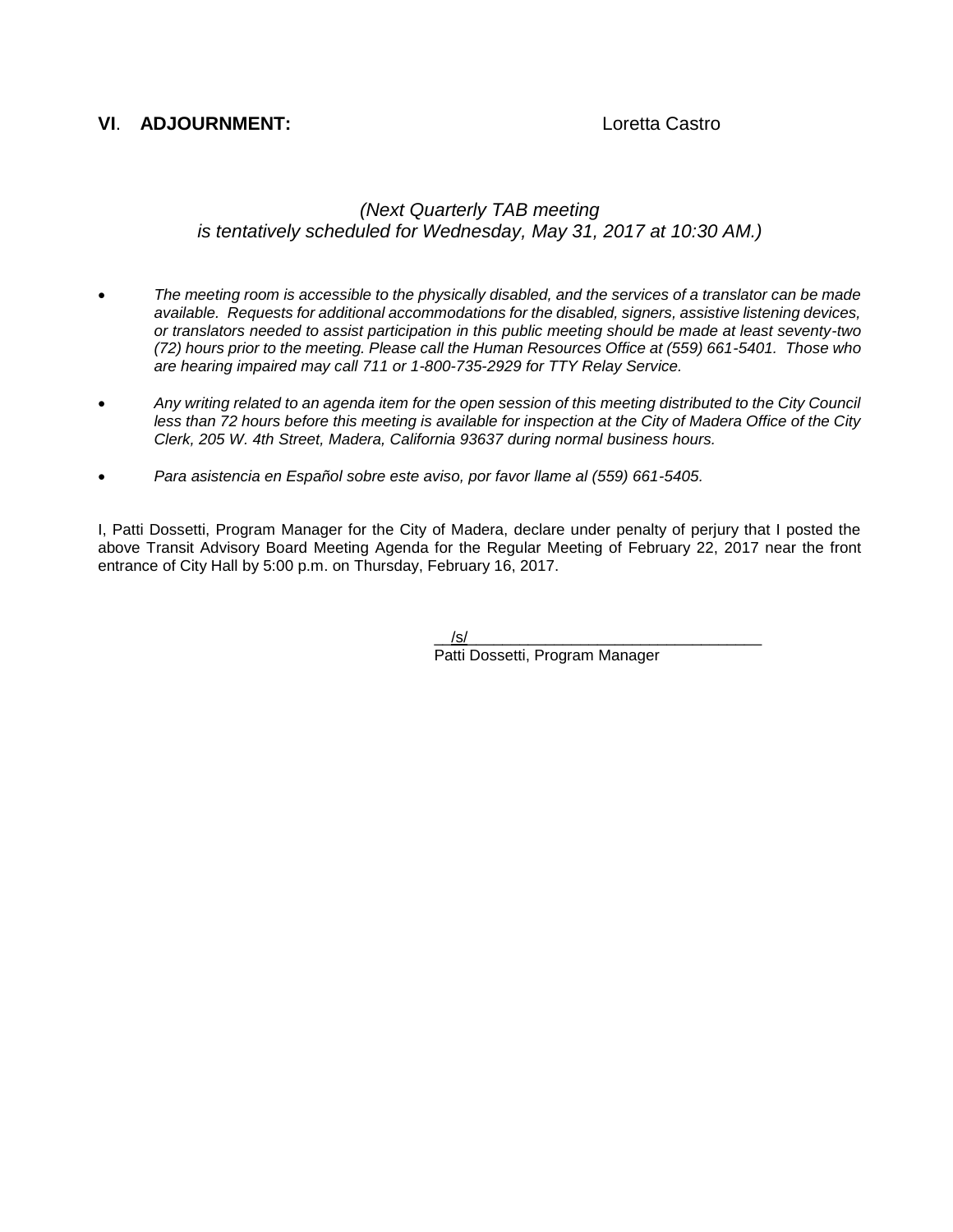# **CITY OF MADERA - TRANSIT ADVISORY BOARD Meeting Minutes of Wednesday, October 26, 2016**

**TIME: 10:30 A.M. – 11:25 A.M. PLACE: City Hall Conference Room 205 West 4th Street Madera, CA 93637 Phone (559) 661-3689**

**I. ROLL CALL:** Loretta Castro, Chair

**Members Present:** Loretta Castro; Cynthia Ortegon; Linda Clark; Robin Ware **Members Absent:** Brian Malady **Staff Present:** Ivette Iraheta, Patti Dossetti, Jorge Ramos & Mercedes Bravo-City of Madera Doug Thomson- First Transit Amelia Davies- Madera County Transportation Commission

# **V. APPROVAL OF MINUTES:**

Minutes of April 29, 2015 approved unanimously Ortegon/ Clark

## **VI. DISCUSSION ITEMS:**

A. Introduction **Ivette Iraheta** 

Self introductions; Ivette described roles of new staff members.

B. Bylaws Review **IVE SERVIEW** IVette Iraheta

Bylaws were handed out at the meeting. TAB members were requested to review and submit any comments or concerns to Patti Dossetti.

C. MAX – Bus Stop Improvements Doug Thomson

Ivette narrated a power point presentation summarizing status of Bus Stops and Bus Shelters. 21 new Bus Shelters will be installed summer 2017. A list of locations of the new shelters was handed out. Members had several questions regarding locations.

Cynthia asked whether new transit route map / schedules (revised 8-22-2016) can be posted at bus shelters. Doug advised that the current bus shelter design provides no place to post a large map, but fliers are on the buses.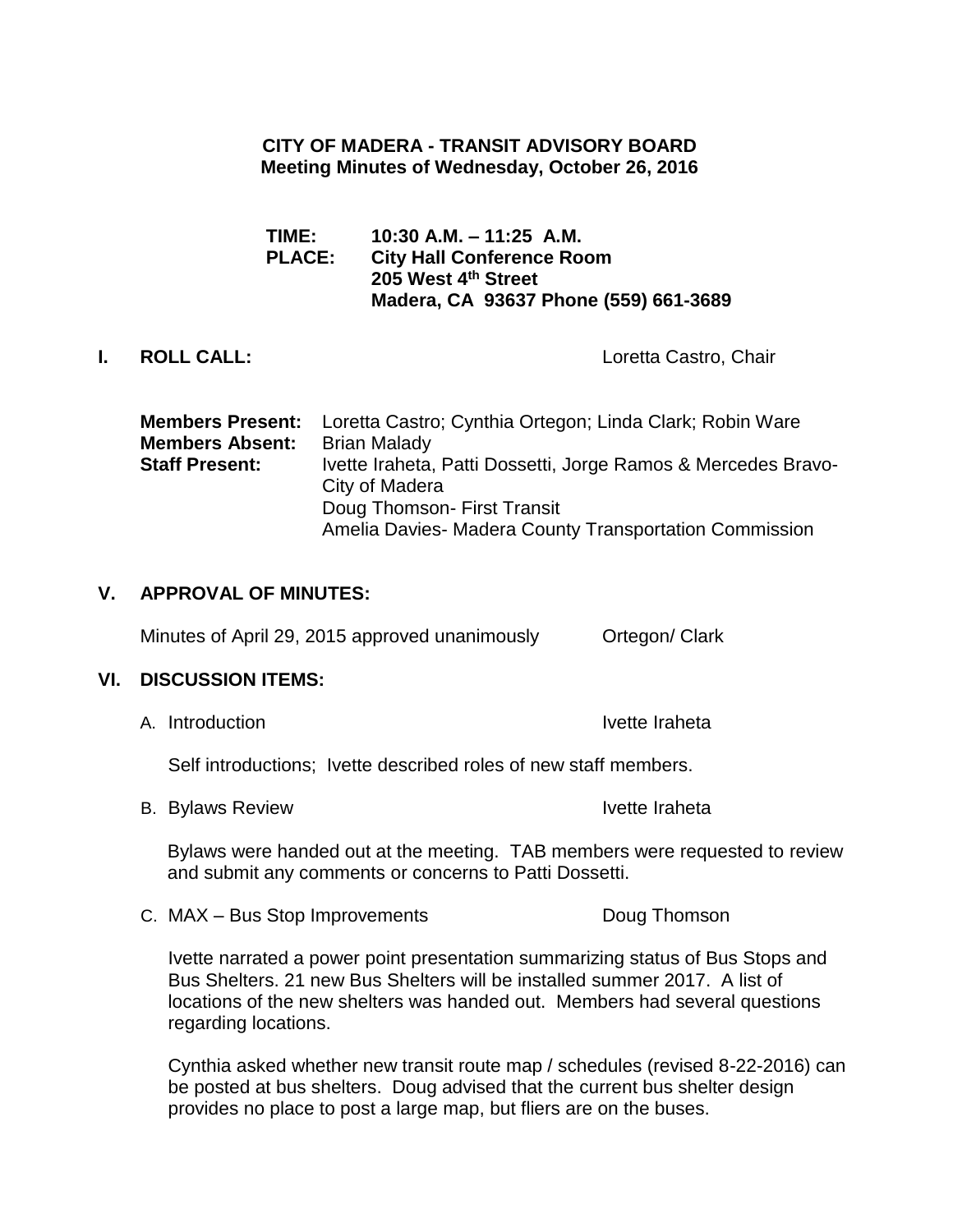Ivette gave a brief overview that an examination of transit fares will be discussed at future meetings.

# **VII. COMMENTS & REPORTS:**

Amelia Davies with the Madera County Transportation Commission gave an overview of surveys being conducted now on board public transit buses, in support of an updated Short Range Transit Plan. Madera Transportation Commission is scheduled to review and adopt the updated Madera County Short Range Transit Plan in early 2017.

Amelia can provide an overview of Madera Transit survey results at the next Transit Advisory Board meeting. Amelia was also requested to describe the comparative results of Chowchilla and Madera County transit surveys.

Ivette advised that discussion topics at future Transit Advisory Board meetings will include fares and upcoming bus purchases.

Amelia advised that Madera County Transportation Commission will hold Unmet Transit Needs hearings in April, but MCTC will accept written comments at any time regarding unmet transit needs in Madera County.

Transit Advisory Board members had several questions and concerns about the new transit maintenance facility being planned, estimated construction in 2018.

# **VI**. **ADJOURNMENT:** Loretta Castro

Loretta Castro adjourned the meeting at approximately 11:25 a.m.

/s/\_\_\_\_\_\_\_\_\_\_\_\_\_\_\_\_\_\_\_\_\_\_\_\_

Patti Dossetti Transit Manager, City of Madera

> Next quarterly Transit Advisory Board meeting is scheduled for Wednesday January 25, 2017 at 10:30 a.m.

> **NOTE: Due to lack of a quorum, this meeting has been rescheduled to February 22, 2017**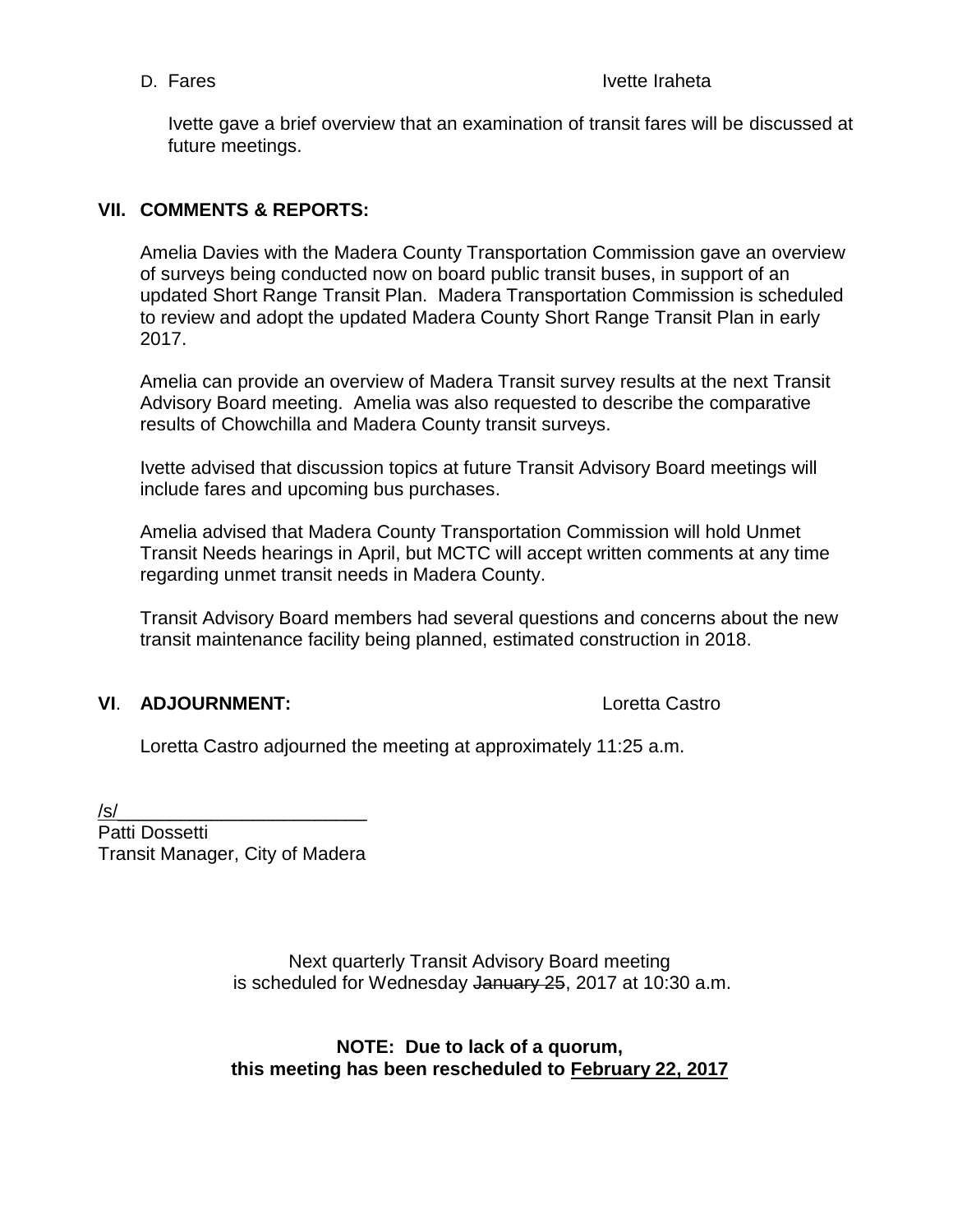# **DISCUSSION ITEM:**

**Overview**

**Of** 

**Madera Transit System**

*(This topic will be accompanied by a power point presentation at your meeting)*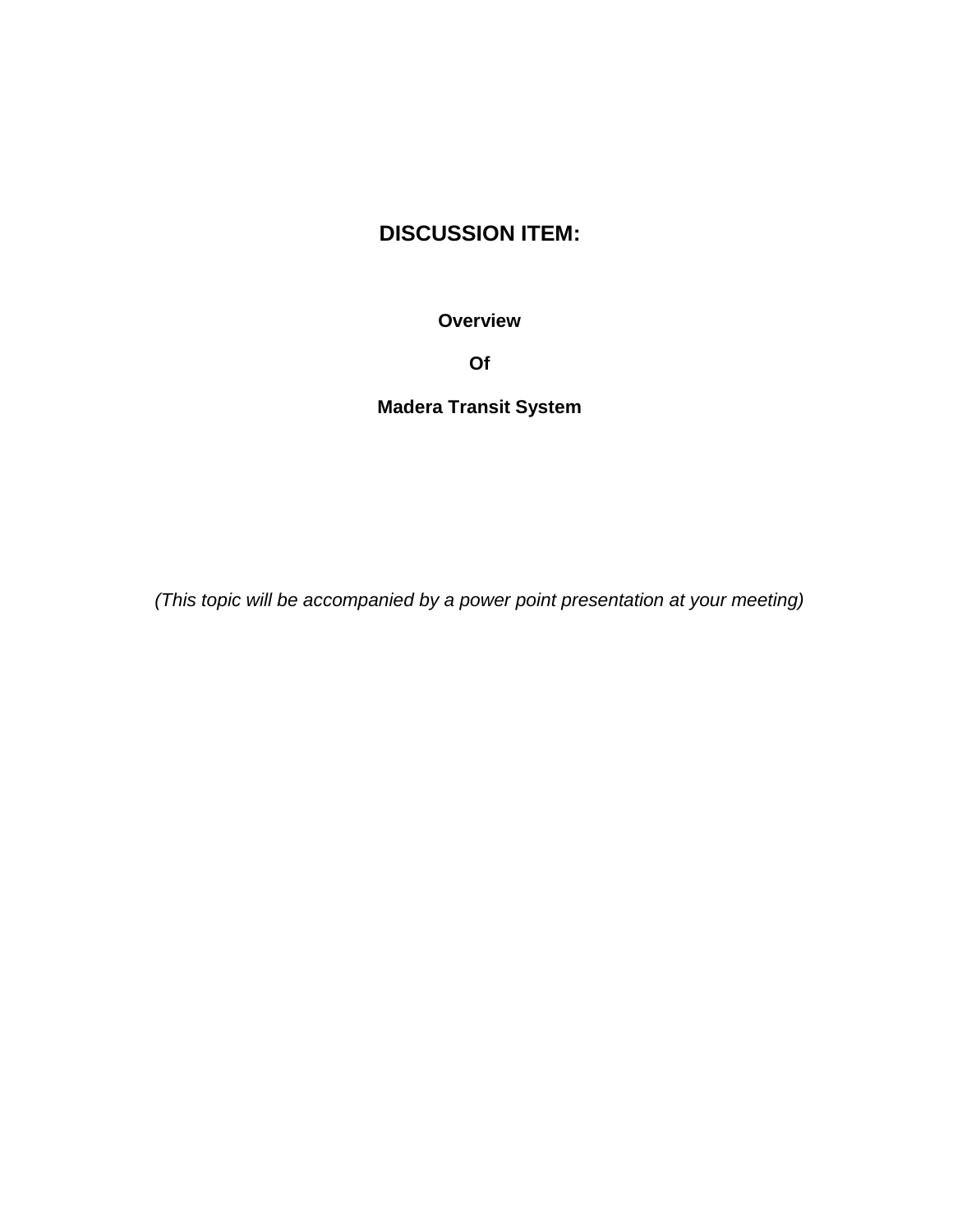# **Fact Sheet:**

# **Madera Transit System**

# **Statistics July 2015 thru June 2016**

| $\overline{2}$ | Types of service:                                             |
|----------------|---------------------------------------------------------------|
|                | Dial A Ride and Madera Area Express (MAX)                     |
|                |                                                               |
| 39,146         | # Riders on Dial A Ride                                       |
|                |                                                               |
| 108,391        | # Riders on MAX                                               |
|                |                                                               |
| 147,537        | # Total Riders                                                |
|                |                                                               |
|                |                                                               |
| 27             | Full time employees - drivers, dispatchers & Mgr              |
|                |                                                               |
| 6              | City employees assist with transit operations – grantwriters, |
|                | finance analysts, fleet maintenance manager, & public works   |
|                | person who maintains the shelters                             |
|                |                                                               |
| 17             | (12 of which are CNG)<br><b>Buses</b>                         |
|                |                                                               |
| 1              | Intermodal Transit Facility (960 sq ft) at 123 North E Street |
|                | rented by First Transit, Greyhound & Madera Cab Co.           |
|                |                                                               |
| 40             | Bus shelters were installed in 2013                           |
|                |                                                               |
| 21             | More bus shelters to be installed approx Aug 2017             |
|                |                                                               |
| \$790,152      | Dial A Ride budget                                            |
|                |                                                               |
| \$705,800      | MAX budget                                                    |
|                |                                                               |
| \$252,634      | Maintain buses & downtown Intermodal Transit Facility         |
|                |                                                               |
| \$1,748,586    | Total amount last year for transit operations                 |
|                |                                                               |
| 50%            | Transit operations paid through grants from Federal Transit   |
|                | Administration                                                |
|                |                                                               |
| 50%            | Transit operations paid through State gas taxes               |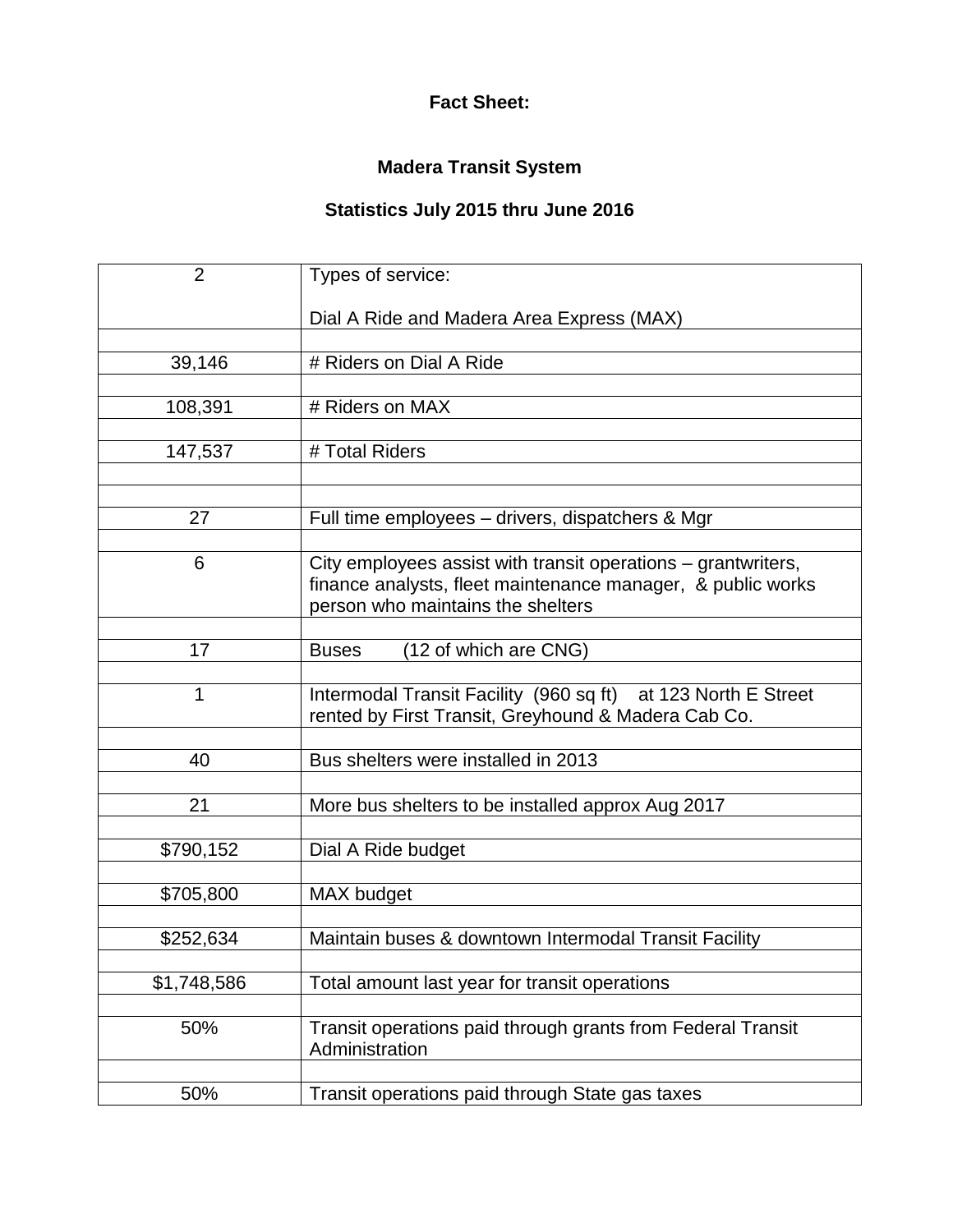# **DISCUSSION ITEM:**

# **Transit System Planned Improvements**

*(This topic will be accompanied by a power point presentation at your meeting)*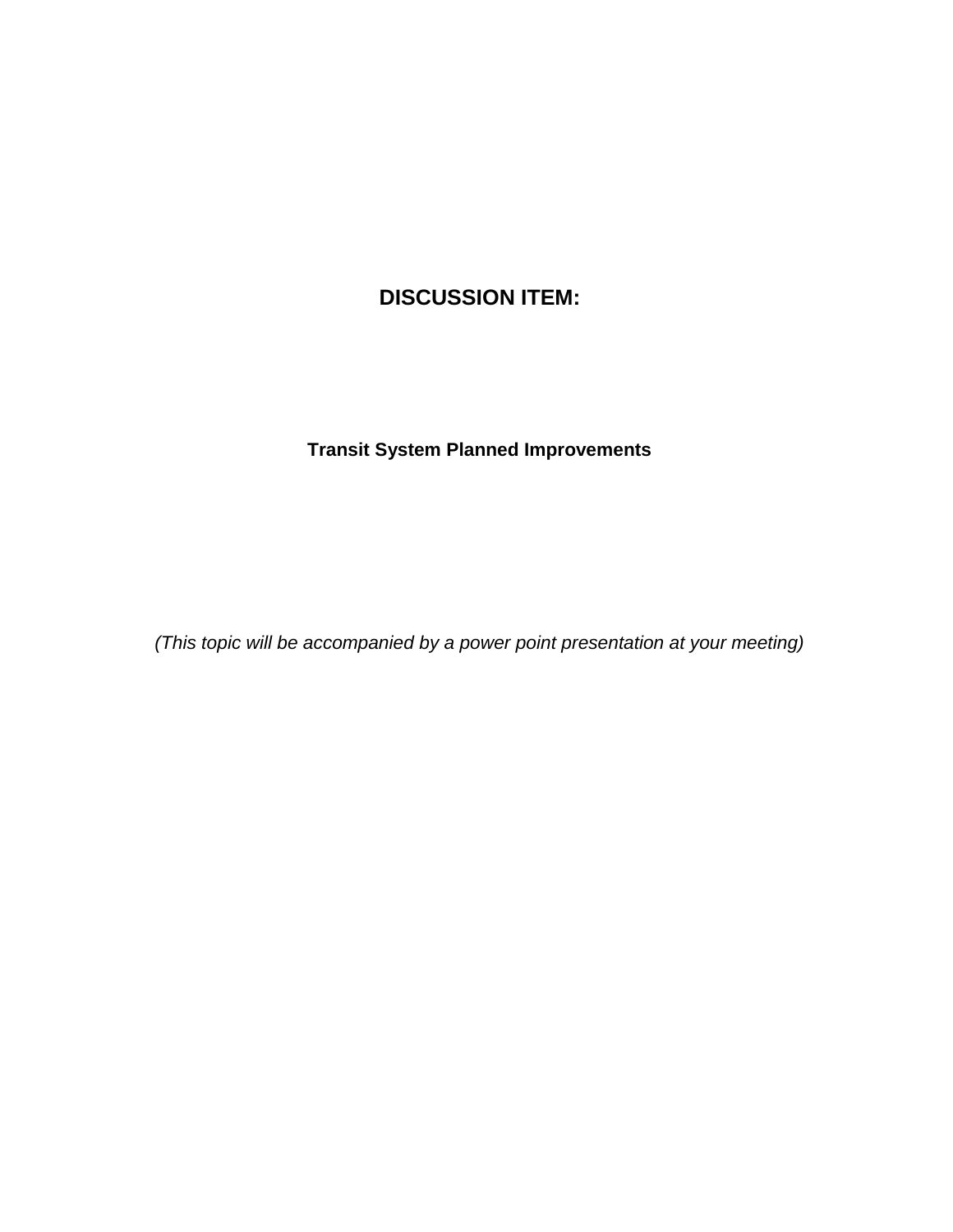#### **Fact Sheet: Madera Transit System Planned Improvements**

# **Install 21 new bus shelters By August 2017** Cost estimate: \$625,000 *All funding from State grants and Madera County's transportation sales taxes* Purchase 17 new buses (replace the fleet) By December 2019 Almost all the buses are past their "useful life"; all were purchased between 2008 and 2013; some have more than 230,000 miles on the odometer. Cost estimate: approx. \$175,000 per bus *All funding from Federal Transit Administration and State gas taxes* **Construct new Transit Bus Facility & Dispatch Center By December 2018** 3,200 sq feet for dispatch center, office for manager, break room for drivers, and conference/ training room (current space is 960 sq feet) Adequate parking for the transit bus fleet in back, and for transit employee staff personal vehicles while working Eventually public works will build on the remaining 15 acres, and buses can be maintained and

repaired there

Cost estimate: \$4.2 million *All funding from Federal and State grants*